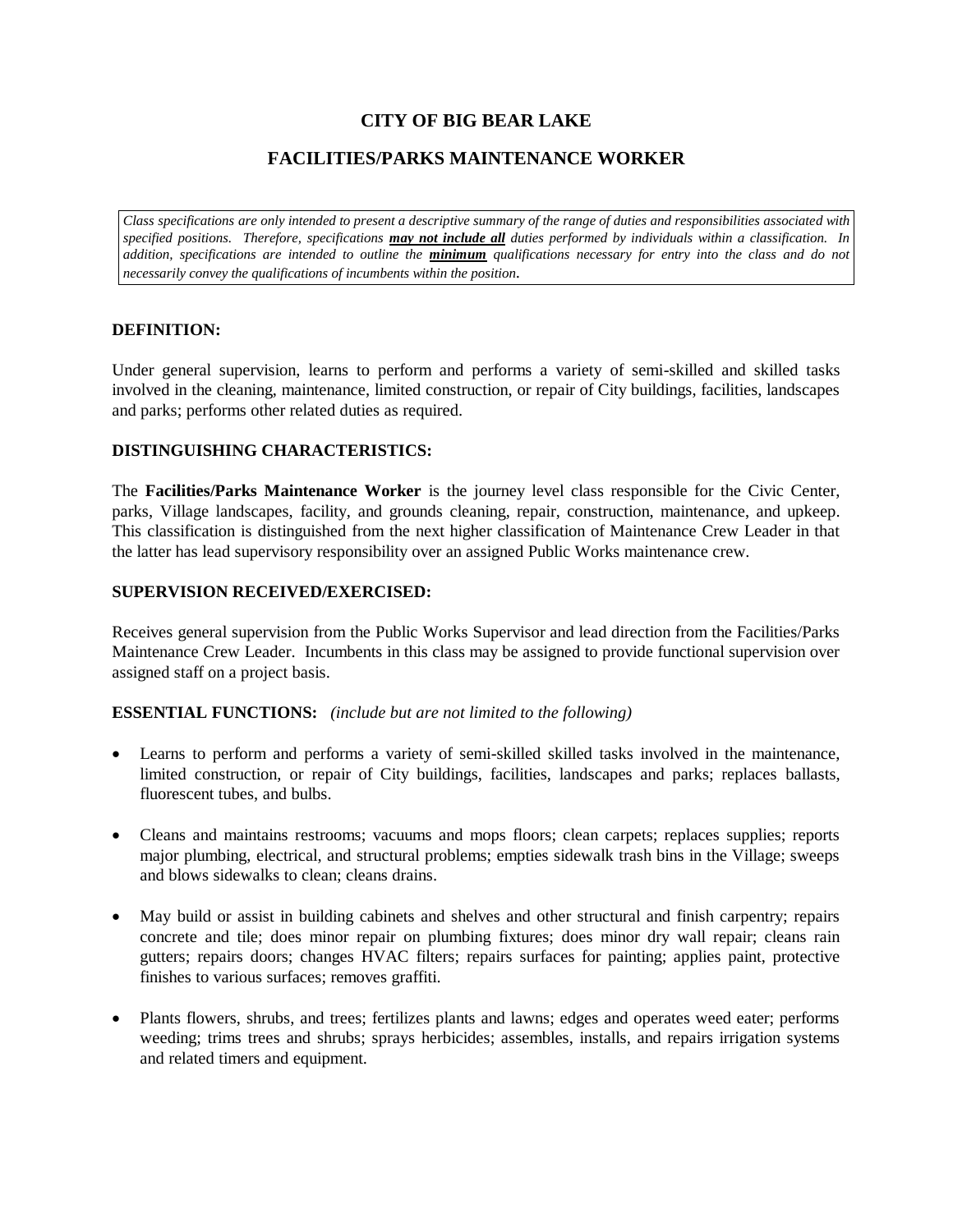### FACILITIES/PARKS MAINTENANCE WORKER Page 2

- Removes snow from walkways, parking areas, and restroom entrances using snow blower, snow tractor and shovel; applies sand or ice melting materials; cleans snow from roofs; performs traffic control during snow removal activities in the Village and Civic Center area.
- Moves office furniture and computer equipment; assembles and repairs office furniture; hangs pictures; sets up tables and chairs for meetings and events; hangs banners and decorations.
- Prepares or maintains related records.
- Establishes positive working relationships with representatives of community organizations, state/local agencies, City management and staff, and the public.

# **PHYSICAL, MENTAL, AND ENVIRONMENTAL WORKING CONDITIONS:**

Position requires sitting, standing, walking on level and slippery surfaces, reaching, twisting, turning, kneeling, bending, stooping, squatting, crouching, grasping, and making repetitive hand movement in the performance of daily duties. Incumbents perform manual labor at high altitude. The position also requires both near and far vision when inspecting work and operating assigned equipment. The need to lift, carry, and push tools, equipment, and supplies weighing 50 pounds or more is also required. Additionally, the incumbent in this outdoor position works in all weather conditions, including wet, snow, hot, and cold exposure. The incumbent may use cleaning and lubricating chemicals, which may expose the employee to fumes or airborne particles, and the incumbent may be exposed to mechanical and electrical hazards. The nature of the work also requires the incumbent to work in confined spaces, climb ladders, work at heights above 20 feet; use power and noise producing tools and equipment, drive motorized vehicles and heavy equipment, and often work with constant interruptions. The incumbent may be required to work nights and weekends, respond to after hours emergency call-outs and perform routine standby duties.

Some of these requirements may be accommodated for otherwise qualified individuals requiring and requesting such accommodations.

**QUALIFICATIONS:** *(The following are minimal qualifications necessary for entry into the classification.)*

# **Education and/or Experience:**

Any combination of education and experience that has provided the knowledge, skills, and abilities necessary for a **Facilities/Parks Maintenance Worker.** A typical way of obtaining the required qualifications is to possess the equivalent of two years experience in custodial, facilities, and grounds maintenance, and a high school diploma or equivalent.

### **License/Certificate:**

Possession of, or ability to obtain, a valid Class C California driver's license. A valid Class B California driver's license may be required for some assignments.